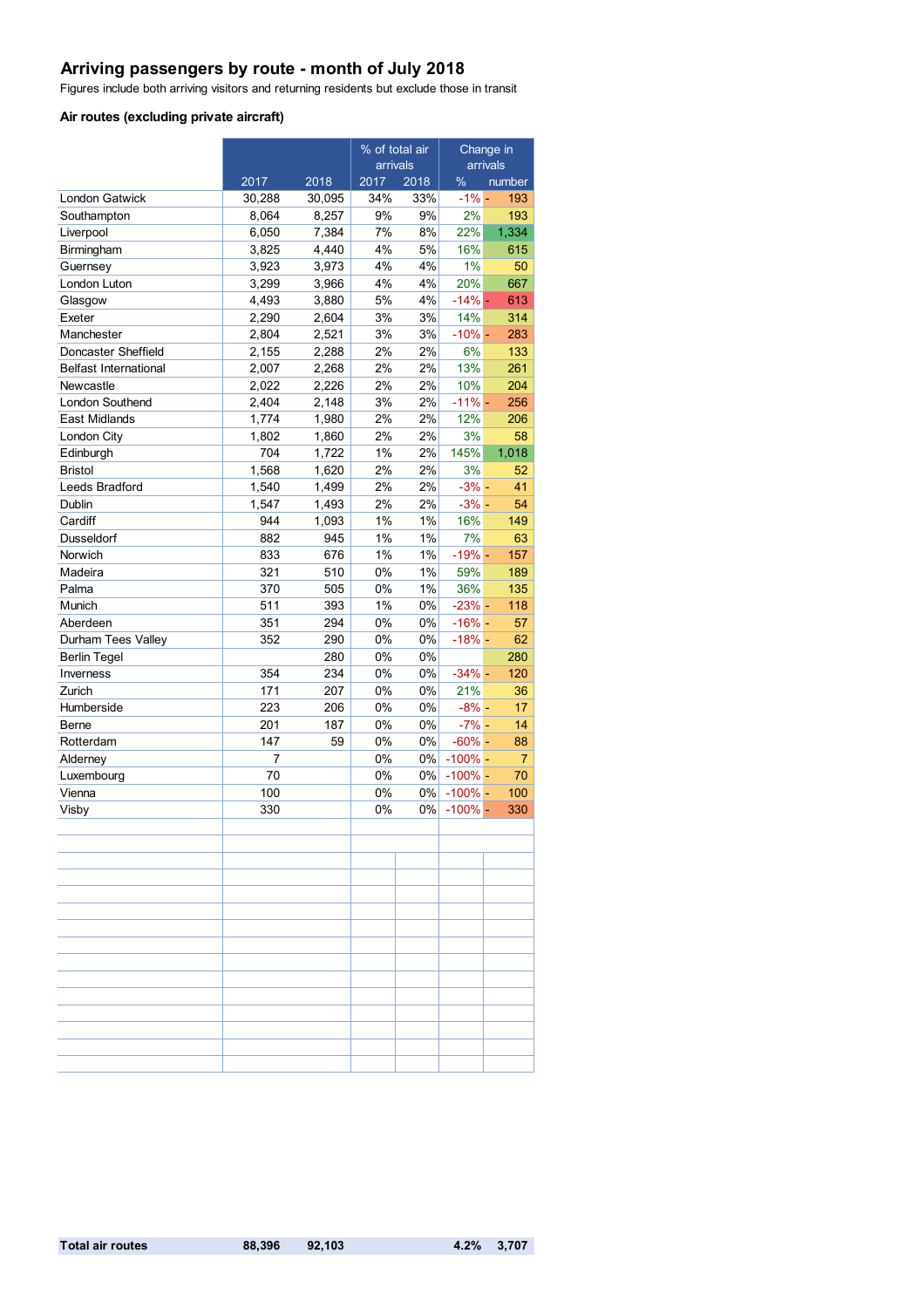# **Arriving passengers by route - month of July 2018**

Figures include both arriving visitors and returning residents but exclude those in transit

## **Sea routes**

|                           |                              |                          | % of total sea<br>arrivals |      | Change in<br>arrivals |                  |
|---------------------------|------------------------------|--------------------------|----------------------------|------|-----------------------|------------------|
|                           | 2017                         | 2018                     | 2017                       | 2018 | $\%$                  | number           |
| St Malo                   | 26,567                       | 25,375                   | 49%                        | 50%  | $-4\%$ -              | 1,192            |
| Poole                     | 8,658                        | 7,664                    | 16%                        | 15%  | $-11%$                | 994              |
| Guernsey                  | 6,141                        | 6,482                    | 11%                        | 13%  | 6%                    | 341              |
| <b>Visiting Yachtsmen</b> | 3,845                        | 5,349                    | 7%                         | 10%  | 39%                   | 1,504            |
| Granville                 | 2,946                        | 2,385                    | 5%                         | 5%   | $-19% -$              | 561              |
| Portsmouth                | 1,338                        | 1,472                    | 2%                         | 3%   | 10%                   | 134              |
| Carteret                  | 2,043                        | 984                      | 4%                         | 2%   | $-52%$ -              | 1,059            |
| Sark                      | 2,224                        | 874                      | 4%                         | 2%   | $-61%$                | 1,350            |
| Cruise Ship               | $\qquad \qquad \blacksquare$ | 374                      | $0\%$                      | 1%   |                       | 374              |
| <b>Dielette</b>           | 101                          | $\overline{\phantom{a}}$ | $0\%$                      | 0%   | $-100\%$ -            | 101              |
|                           |                              |                          |                            |      |                       |                  |
| <b>Total sea routes</b>   | 53,863                       | 50,959                   |                            |      |                       | $-5.4\% - 2.904$ |

# **Air and Sea combined**

|                              |         |         | share of<br>arrivals by air |      | Change in<br>arrivals |        |
|------------------------------|---------|---------|-----------------------------|------|-----------------------|--------|
|                              | 2017    | 2018    | 2017                        | 2018 | $\frac{9}{6}$         | number |
| Total arrivals (air and sea) | 142.259 | 143,062 | 62%                         | 64%  | 0.6%                  | 803    |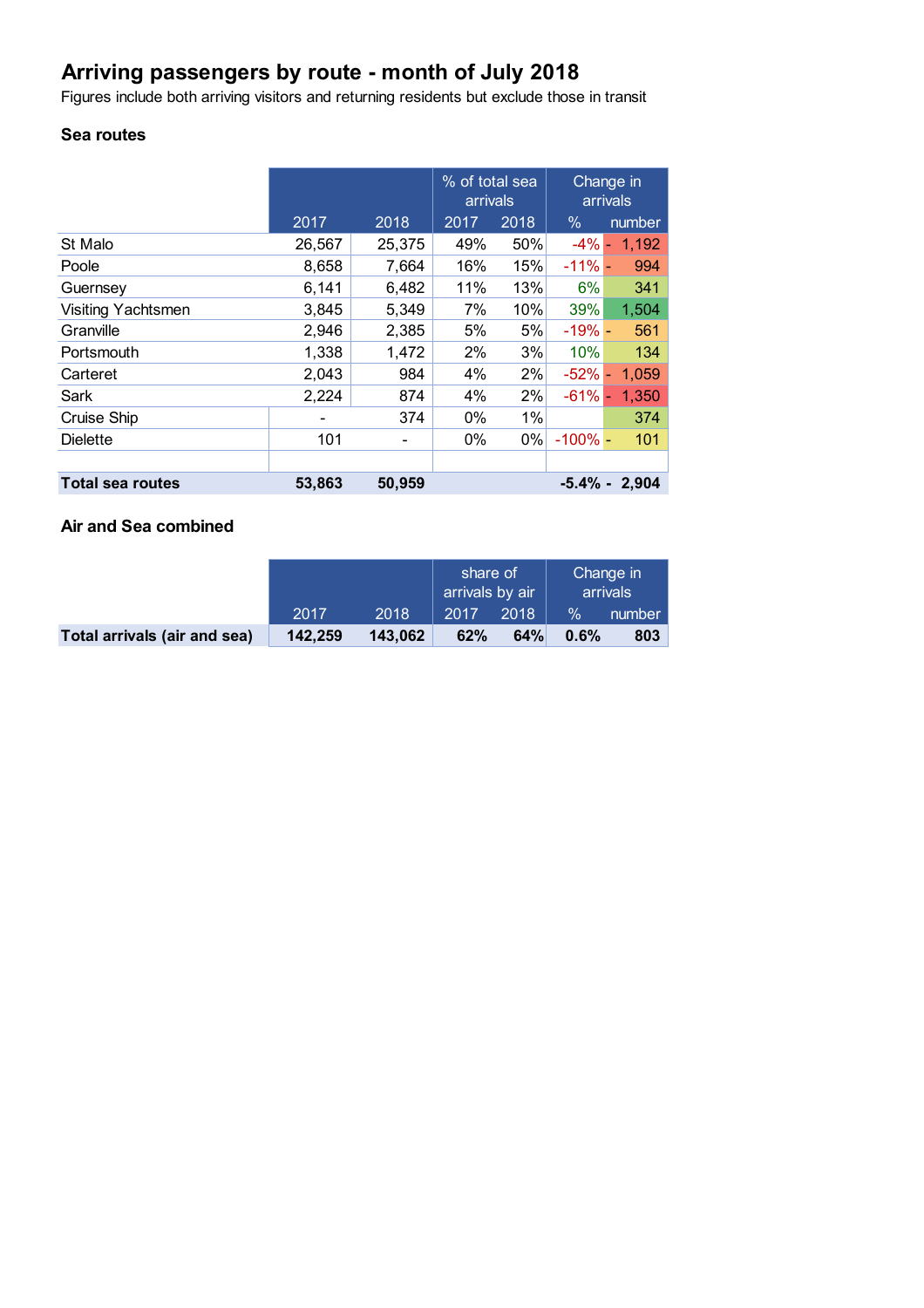# **Arriving passengers by route - Year-to-date 2018**

Figures include both arriving visitors and returning residents but exclude those in transit

#### **Air routes (excluding private aircraft)**

|                              |                |                          | % of total air |          | Change in     |                |
|------------------------------|----------------|--------------------------|----------------|----------|---------------|----------------|
|                              |                |                          | arrivals       |          |               | arrivals       |
|                              | 2017           | 2018                     | 2017           | 2018     | $\%$          | number         |
| London Gatwick               | 186,770        | 189,329                  | 41%            | 40%      | 1%            | 2,559          |
| Southampton                  | 46,254         | 47,798                   | 10%            | 10%      | 3%            | 1,544          |
| Liverpool                    | 36,959         | 36,734                   | 8%             | 8%       | $-1\%$ –      | 225            |
| Guernsey                     | 26,376         | 24,423                   | $6\%$          | 5%       | $-7%$ -       | 1,953          |
| Birmingham                   | 20,016         | 22,658                   | 4%             | 5%       | 13%           | 2,642          |
| Glasgow                      | 15,560         | 15,539                   | 3%             | 3%       | $0% -$        | 21             |
| London Luton                 | 14,850         | 14,420                   | 3%             | 3%       | $-3%$ -       | 430            |
| Exeter                       | 13,052         | 14,210                   | 3%             | 3%       | 9%            | 1,158          |
| Manchester                   | 11,556         | 13,210                   | 3%             | 3%       | 14%           | 1,654          |
| <b>East Midlands</b>         | 9,887          | 10,548                   | 2%             | 2%       | 7%            | 661            |
| London City                  | 10,294         | 9,883                    | 2%<br>2%       | 2%<br>2% | $-4% -$<br>9% | 411<br>782     |
| Doncaster<br>Newcastle       | 8,600<br>7,080 | 9,382<br>7,800           | 2%             | 2%       | 10%           | 720            |
| <b>Bristol</b>               | 7,904          | 7,260                    | 2%             | 2%       | $-8% -$       | 644            |
| Lonodn Southend              | 7,112          | 6,669                    | 2%             | 1%       | $-6% -$       | 443            |
| <b>Belfast International</b> | 5,513          | 6,237                    | 1%             | 1%       | 13%           | 724            |
| Edinburgh                    | 1,178          | 5,899                    | 0%             | 1%       | 401%          | 4,721          |
| Cardiff                      | 4,428          | 5,684                    | 1%             | 1%       | 28%           | 1,256          |
| Dublin                       | 4,271          | 4,687                    | 1%             | 1%       | 10%           | 416            |
| Leeds Bradford               | 3,554          | 3,656                    | 1%             | 1%       | 3%            | 102            |
| Dusseldorf                   | 2,941          | 3,030                    | 1%             | $1\%$    | 3%            | 89             |
| Madeira                      | 2,978          | 2,876                    | 1%             | 1%       | $-3%$ -       | 102            |
| Norwich                      | 1,934          | 1,887                    | 0%             | 0%       | $-2\%$ -      | 47             |
| Tenerife                     | 1,377          | 1,291                    | 0%             | 0%       | $-6%$ -       | 86             |
| Munich                       | 811            | 1,234                    | 0%             | 0%       | 52%           | 423            |
| Palma                        | 1,009          | 1,023                    | 0%             | 0%       | 1%            | 14             |
| Geneva                       | 945            | 937                      | 0%             | 0%       | $-1\%$ -      | 8              |
| Durham Tees Valley           | 757            | 796                      | 0%             | 0%       | 5%            | 39             |
| Aberdeen                     | 839            | 784                      | 0%             | 0%       | $-7%$ -       | 55             |
| Humberside                   | 613            | 667                      | 0%             | 0%       | 9%            | 54             |
| <b>Berlin Tegel</b>          |                | 547                      | 0%             | 0%       |               | 547            |
| Inverness                    | 595            | 531                      | 0%             | 0%       | $-11% -$      | 64             |
| Zurich                       | 373            | 522                      | 0%             | 0%       | 40%           | 149            |
| Berne                        | 546            | 463                      | 0%             | 0%       | $-15%$ -      | 83             |
| Hamburg                      | $\overline{a}$ | 386                      | 0%             | 0%       |               | 386            |
| Vienna                       | 530            | 348                      | 0%             | 0%       | $-34% -$      | 182            |
| Rotterdam                    | 274            | 273                      | 0%             | 0%       | $0\%$ -       | 1              |
| Stuttgart                    |                | 190                      | 0%             | 0%       |               | 190            |
| Kassel                       | 84             | 160                      | 0%             | $0\%$    | 90%           | 76             |
| Erfurt                       | -              | 156                      | 0%             | 0%       |               | 156            |
| Malaga                       | -              | 156                      | 0%             | 0%       |               | 156            |
| Hanover                      | -              | 144                      | 0%             | 0%       |               | 144            |
| Grenoble                     |                | 133                      | 0%             | 0%       |               | 133            |
| Faro                         | 117            | 131                      | 0%             | 0%       | 12%           | 14             |
| Salzburg                     | -              | 130                      | 0%             | 0%       |               | 130            |
| Basel                        | -              | 107                      | 0%             | 0%       |               | 107            |
| Sonderborg                   | -              | 100                      | 0%             | 0%       |               | 100            |
| Madrid                       | 4              | 88                       | 0%             | 0%       | 2100%         | 84             |
| Luxembourg                   | 70             | 74                       | 0%             | 0%       | 6%            | $\overline{4}$ |
| Barcelona                    |                | 34                       | 0%             | 0%       |               | 34             |
| <b>Bremen</b>                | 145            | -                        | 0%             | 0%       | $-100\%$ -    | 145            |
| Alderney                     | 88             | $\overline{\phantom{0}}$ | 0%             | 0%       | $-100\%$ -    | 88             |
| Bournemouth                  | 148            | -                        | 0%             | 0%       | $-100\%$ -    | 148            |
| Cork                         | 136            | $\overline{\phantom{0}}$ | 0%             | 0%       | $-100\%$ -    | 136            |
| Dresden                      | 144            | $\overline{\phantom{0}}$ | 0%             | 0%       | $-100\%$ -    | 144            |
| Frankfurt-Main               | 147            | $\overline{\phantom{0}}$ | 0%             | 0%       | $-100\%$ -    | 147            |
| Friedrichshafen              | 210            | $\overline{\phantom{0}}$ | 0%             | 0%       | $-100\%$ -    | 210            |
| Newquay                      | 119            |                          | 0%             | 0%       | $-100%$ -     | 119            |
| Porto                        | 138            | -                        | 0%             | 0%       | $-100\%$ -    | 138            |
| Rennes                       | 11             | $\overline{\phantom{0}}$ | 0%             | 0%       | $-100\%$ -    | 11             |
| Visby                        | 330            | $\overline{\phantom{0}}$ | 0%             | 0%       | $-100\%$ -    | 330            |
| <b>Total air routes</b>      | 459,627        | 475,224                  |                |          | 3.4%          | 15,597         |